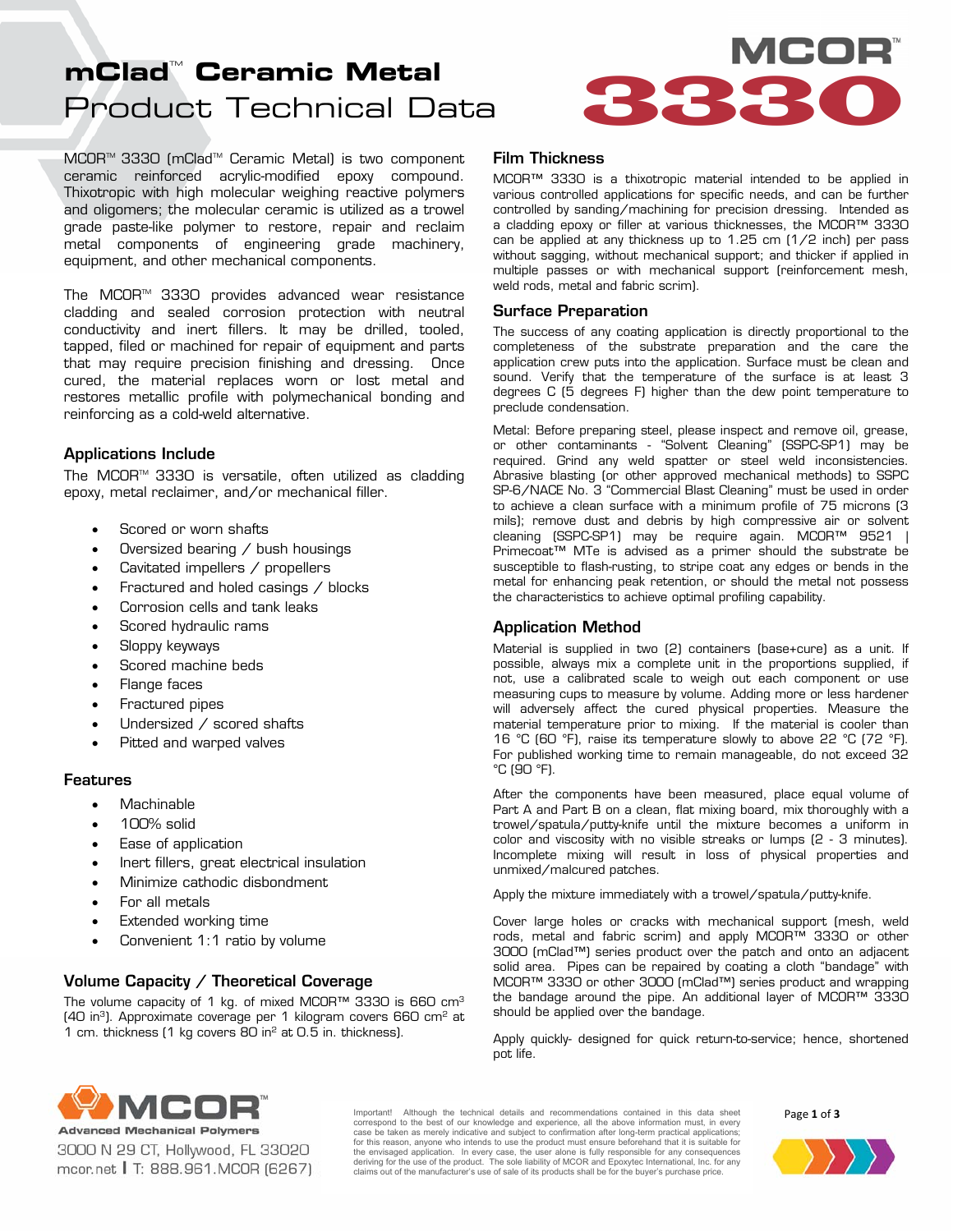# Product Technical Data **mClad<sup>"</sup> Ceramic Metal<br>Product Technical Data**<br>**Product Technical Data**<br> **Construct Technical Data**



# Packaging & Color

A unit is a two-component (base+cure)

mClad™ Ceramic Metal is available in: • Bronze (BZ)

# **Thinning**

Thin with MCOR™ 9001 | #1 Reduction not to exceed 2% by volume.

# Storage & Handling

Shelf life: 36 months, sealed.

Store in a dry area away from direct sunlight.

The material should be conditioned to between 24 ºC (75 ºF) and 35 ºC (95 ºF) before use.

Clean tools with MCOR™ 9015 | #5 Cut & Clean.

## **Safety**

Consult Safety Data Sheet (SDS) for all material safety information.

| <b>Technical Properties</b>                                 |              |                                       |               |                                |                                                        |             |               |            |                |
|-------------------------------------------------------------|--------------|---------------------------------------|---------------|--------------------------------|--------------------------------------------------------|-------------|---------------|------------|----------------|
| <b>General</b>                                              |              |                                       |               |                                |                                                        |             |               |            |                |
| Type:                                                       |              | Thixotropic Ceramic<br>Epoxy Compound |               |                                | Mixing ratio (by weight):<br>Mixing ratio (by volume): |             |               | 1:1<br>1:1 |                |
| Base component (consistency):                               |              | Paste                                 |               |                                | Solids by volume:                                      |             | ASTM D2697    |            | 100%           |
| Base component (color):                                     |              | <b>Bronze</b>                         |               |                                | Solvents (VOC) by volume:                              |             | ASTM D2697    |            | <b>O%</b>      |
| Solidified component (consistency):                         |              | Paste                                 |               |                                | Pot life (200g mass @ 20 °C):                          |             |               |            | 30 min.        |
| Solidified component (color):                               |              | <b>Black</b>                          |               |                                |                                                        |             |               |            |                |
| Finish:                                                     | Matte        |                                       |               |                                |                                                        |             |               |            |                |
| <b>Curing Table</b>                                         |              |                                       |               |                                |                                                        |             |               |            |                |
| <b>TEMPERATURE</b>                                          | 41 °F (5 °C) |                                       | 50 °F (10 °C) | 59°F (15°C)                    | 68 °F (20 °C)                                          | 77°F (25°C) | 86 °F (30 °C) |            | 150 °F (65 °C) |
| Use involving no loading<br>(min.)                          | $24$ hrs     |                                       | 22 hrs        | $20$ hrs                       | $14$ hrs                                               | $10$ hrs    | $7$ hrs       | $1$ hrs    |                |
| Machining and/or light<br>loading (min.)                    | 36 hrs       |                                       | 28 hrs        | 24 hrs<br>$18$ hrs<br>$14$ hrs |                                                        | $12$ hrs    | $1.5$ hrs     |            |                |
| Full electrical,<br>mechanical or<br>thermal loading (min.) | $22$ hrs     |                                       | 72 hrs        | 60 hrs                         | 48 hrs                                                 | 44 hrs      | 36 hrs        | 6 hrs      |                |
| Immersion in chemicals (min.)                               | 72 hrs       |                                       | $72$ hrs      | $60$ hrs                       | $-48$ hrs                                              | $44$ hrs    | 36 hrs        | $6$ hrs    |                |
| <b>Adhesion</b>                                             |              |                                       |               |                                | <b>Hardness</b>                                        |             |               |            |                |

## Adhesion

### Tensile adhesion (pull-off bond strength)

In accordance with ASTM D4541/ISO 4624, the pull off strength from abrasive blasted steel yields on average:

20 MPa (2,890 psi)

## Hardness

## Shore D

In accordance with ASTM D2240, typical values will yield: 83

#### Barcol

In accordance with ASTM D2583, typical values will yield: 88



3000 N 29 CT, Hollywood, FL 33020 mcor.net | T: 888.961.MCOR (6267)

Important! Although the technical details and recommendations contained in this data sheet correspond to the best of our knowledge and experience, all the above information must, in every<br>case be taken as merely indicative and subject to confirmation after long-term practical applications;<br>for this reason, anyon the envisaged application. In every case, the user alone is fully responsible for any consequences<br>deriving for the use of the product. The sole liability of MCOR and Epoxytec International, Inc. for any claims out of the manufacturer's use of sale of its products shall be for the buyer's purchase price.



Page **2** of **3**